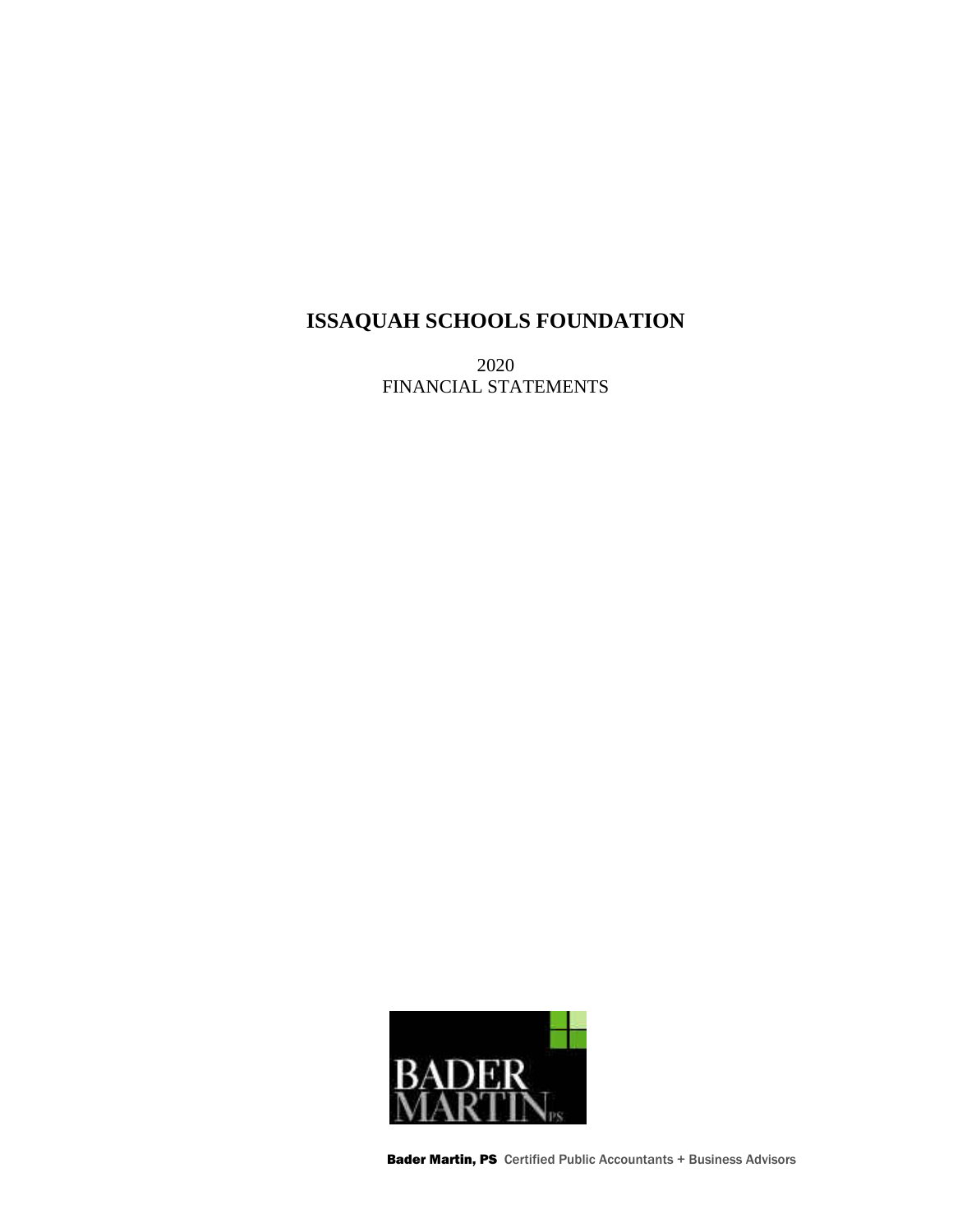## **CONTENTS**

|                                        | Page           |
|----------------------------------------|----------------|
| Independent accountants' review report |                |
| <b>Financial statements:</b>           |                |
| Statement of financial position        | 2              |
| <b>Statement of activities</b>         | 3              |
| Statement of functional expenses       | $\overline{4}$ |
| Statement of cash flows                | 5              |
| Notes to financial statements          | $6-17$         |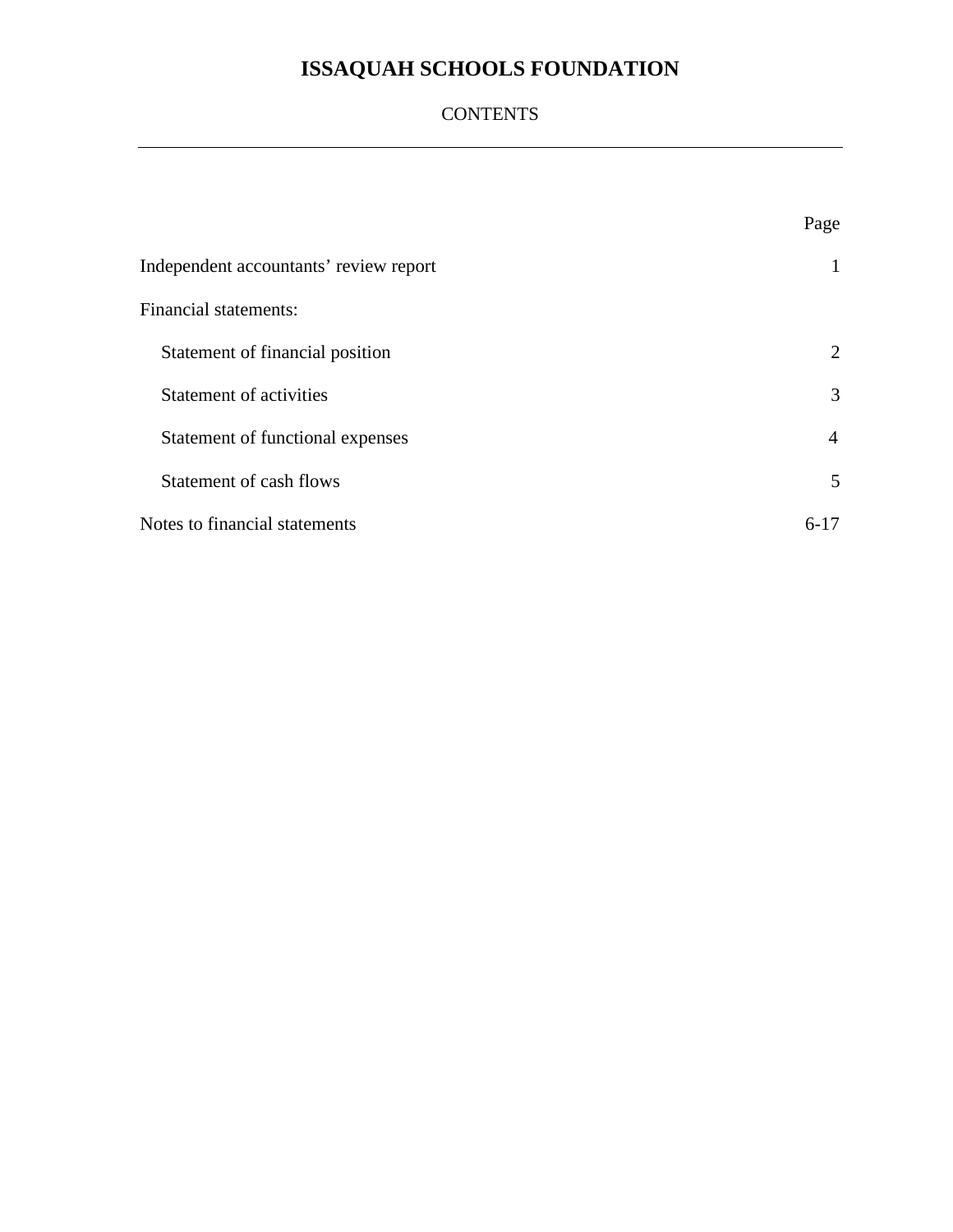

Independent Accountants' Review Report

Board of Trustees Issaquah Schools Foundation Seattle, Washington

We have reviewed the accompanying financial statements of Issaquah Schools Foundation (a nonprofit organization), which comprise the statement of financial position as of August 31, 2020, and the related statements of activities, functional expenses and cash flows for the year then ended, and the related notes to the financial statements. A review includes primarily applying analytical procedures to management's financial data and making inquiries of management. A review is substantially less in scope than an audit, the objective of which is the expression of an opinion regarding the financial statements as a whole. Accordingly, we do not express such an opinion.

#### **Management's Responsibility for the Financial Statements**

Management is responsible for the preparation and fair presentation of these financial statements in accordance with accounting principles generally accepted in the United States of America; this includes the design, implementation, and maintenance of internal control relevant to the preparation and fair presentation of financial statements that are free from material misstatement whether due to fraud or error.

#### **Accountants' Responsibility**

Our responsibility is to conduct the review engagement in accordance with Statements on Standards for Accounting and Review Services promulgated by the Accounting and Review Services Committee of the AICPA. Those standards require us to perform procedures to obtain limited assurance as a basis for reporting whether we are aware of any material modifications that should be made to the financial statements for them to be in accordance with accounting principles generally accepted in the United States of America. We believe that the results of our procedures provide a reasonable basis for our conclusion.

#### **Accountants' Conclusion**

Based on our review, we are not aware of any material modifications that should be made to the accompanying financial statements in order for them to be in accordance with accounting principles generally accepted in the United States of America.

BADER MARTIN, P.S.

January 28, 2021

**Bader Martin, P.S.** Certified Public Accountants + Business Advisors 1000 Second Avenue, 34th Floor, Seattle, Washington 98104-1022 | 206.621.1900 | FAX 206.682.1874 | www.badermartin.com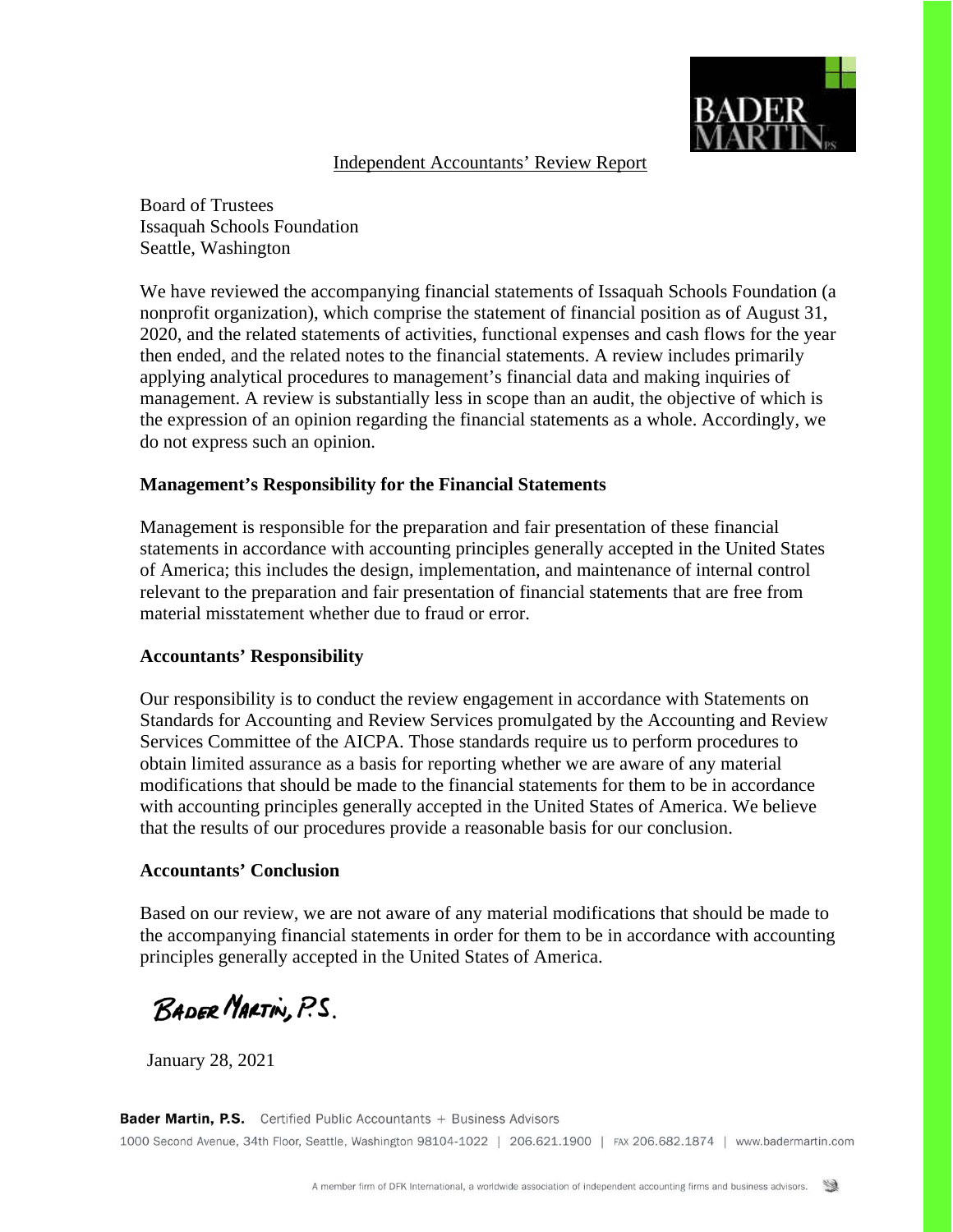## STATEMENT OF FINANCIAL POSITION

*(See Independent Accountants' Review Report)*

|                                                                                                                                        |               | August 31,<br>2020                  |
|----------------------------------------------------------------------------------------------------------------------------------------|---------------|-------------------------------------|
| <b>ASSETS</b>                                                                                                                          |               |                                     |
| Current assets:<br>Cash and cash equivalents<br>Current portion of pledges receivable, net<br>Prepaid expenses<br>Other current assets | $\mathcal{S}$ | 342,693<br>75,407<br>1,198<br>8,513 |
| Total current assets                                                                                                                   |               | 427,811                             |
| Noncurrent pledges receivable<br>Equipment, net<br>Board-designated endowment investments                                              |               | 26,028<br>372<br>1,293,364          |
| <b>Total assets</b>                                                                                                                    | \$            | 1,747,575                           |
| <b>LIABILITIES AND NET ASSETS</b>                                                                                                      |               |                                     |
| <b>Current liabilities:</b><br>Accounts payable and accrued expenses<br>Current portion of note payable                                | \$            | 17,754<br>26,598                    |
| Total current liabilities                                                                                                              |               | 44,352                              |
| Noncurrent note payable                                                                                                                |               | 68,161                              |
| <b>Total liabilities</b>                                                                                                               |               | 112,513                             |
| Net assets:<br>Without donor restrictions<br>With donor restrictions<br>Total net assets                                               |               | 1,515,117<br>119,945<br>1,635,062   |
| Total liabilities and net assets                                                                                                       | \$            | 1,747,575                           |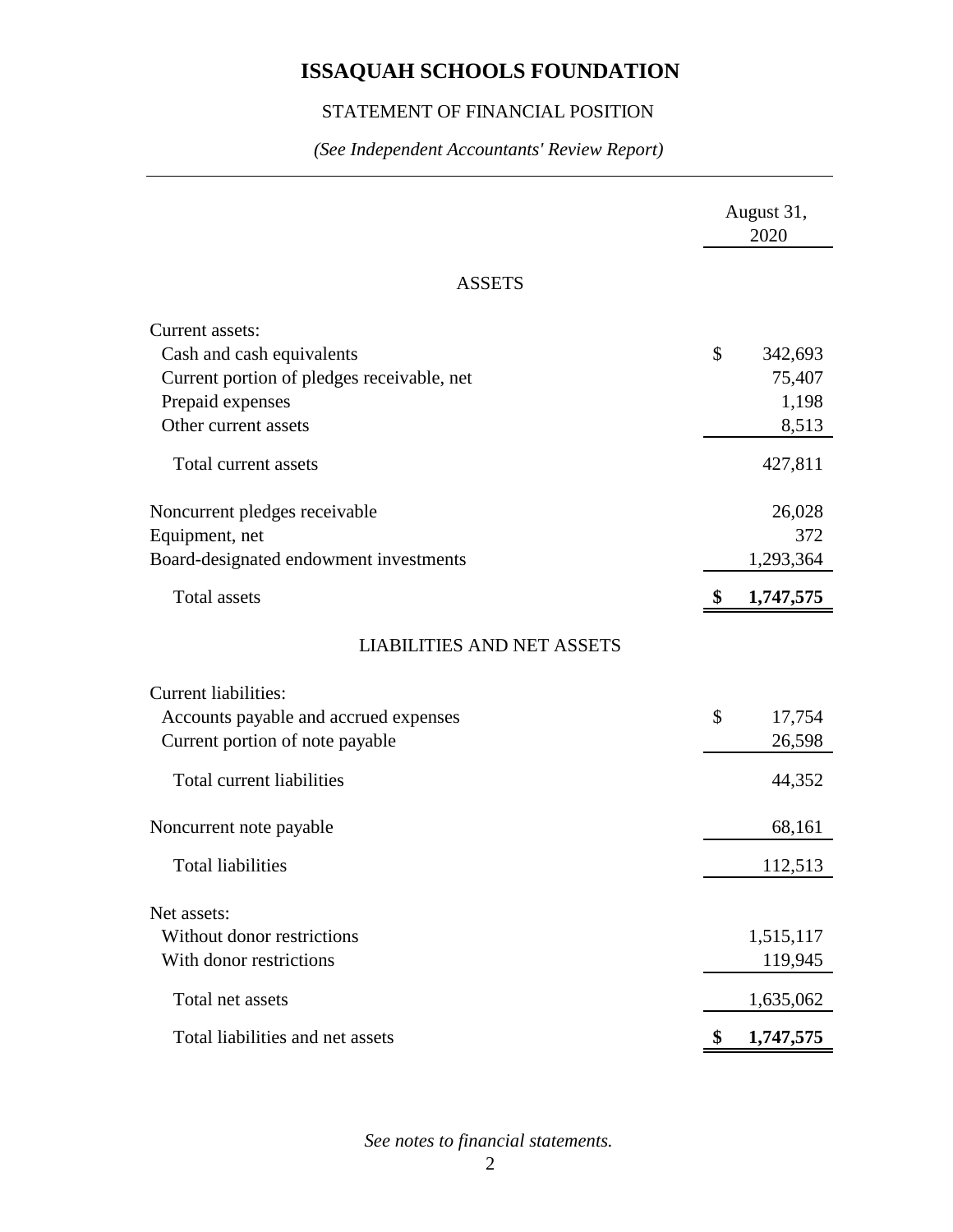### STATEMENT OF ACTIVITIES

#### YEAR ENDED AUGUST 31, 2020

## *(See Independent Accountants' Review Report)*

|                                                                 | Without donor<br>restrictions | With donor<br>restrictions | Total           |
|-----------------------------------------------------------------|-------------------------------|----------------------------|-----------------|
| Support and revenue:                                            |                               |                            |                 |
| Individual contributions                                        | \$<br>594,219                 | \$<br>15,204               | \$<br>609,423   |
|                                                                 | 22,473                        | 88,075                     | 110,548         |
| Corporate and foundation contributions<br>In-kind contributions |                               |                            |                 |
|                                                                 | 63,823                        |                            | 63,823          |
| Government and business grants                                  |                               | 21,450                     | 21,450          |
| Special events, net of expenses                                 |                               |                            |                 |
| of \$28,036                                                     | 331,983                       |                            | 331,983         |
| Other income                                                    | 9,155                         |                            | 9,155           |
| Net investment return                                           | 136,368                       |                            | 136,368         |
| Net assets released from restriction                            | 154,077                       | (154, 077)                 |                 |
| Total support and revenue                                       | 1,312,098                     | (29, 348)                  | 1,282,750       |
| Expenses:                                                       |                               |                            |                 |
| Program services                                                | 745,285                       |                            | 745,285         |
| Management and general                                          | 259,496                       |                            | 259,496         |
| Fundraising                                                     | 219,908                       |                            | 219,908         |
| Total expenses                                                  | 1,224,689                     |                            | 1,224,689       |
| Change in net assets                                            | 87,409                        | (29, 348)                  | 58,061          |
| Net assets, beginning of year                                   | 1,427,708                     | 149,293                    | 1,577,001       |
| Net assets, end of year                                         | 1,515,117                     | \$<br>119,945              | \$<br>1,635,062 |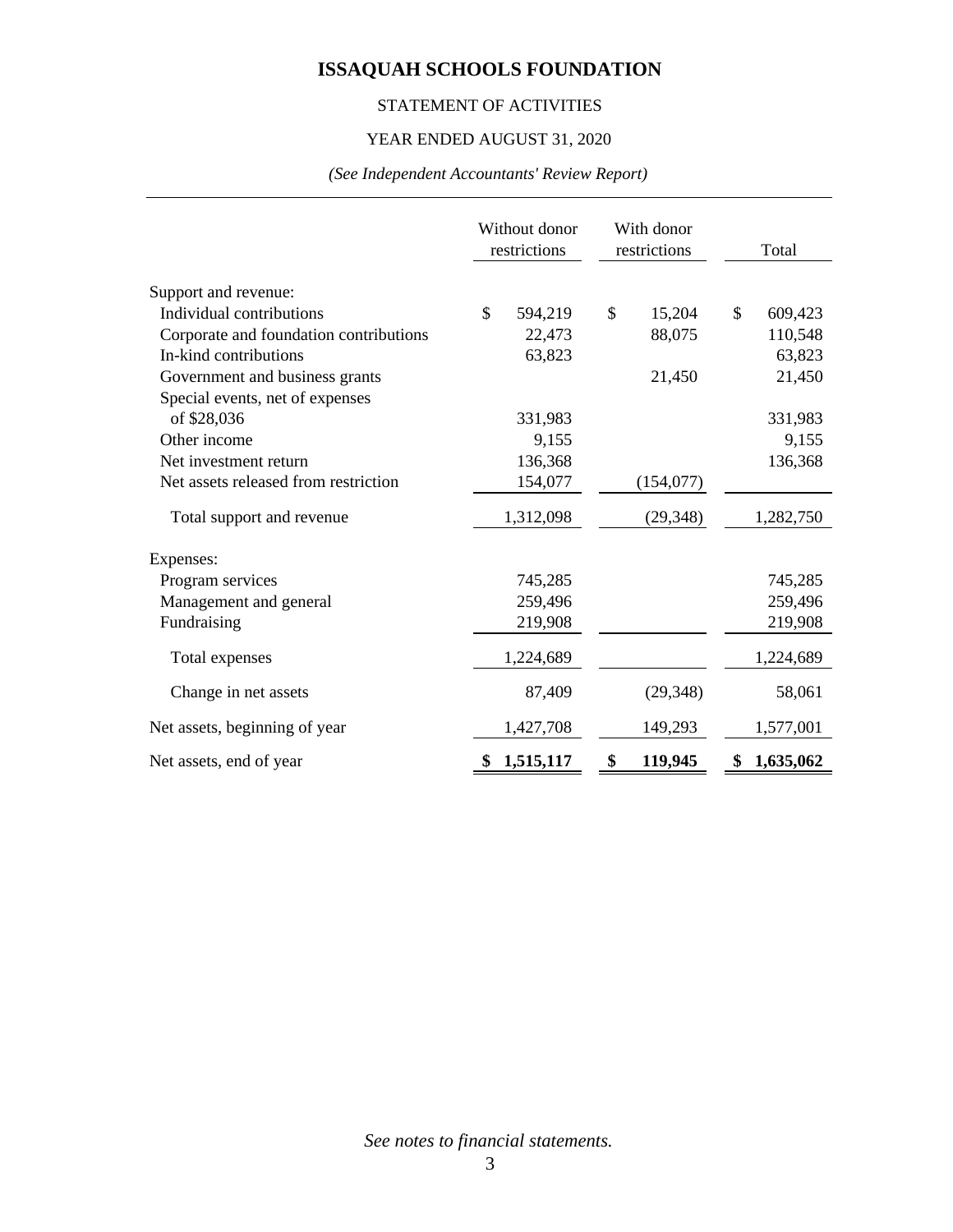#### STATEMENT OF FUNCTIONAL EXPENSES

#### YEAR ENDED AUGUST 31, 2020

#### *(See Independent Accountants' Review Report)*

|                                 | Program<br>services | Management<br>and general | Fundraising   | Total           |
|---------------------------------|---------------------|---------------------------|---------------|-----------------|
| Grants to school district       | \$<br>374,825       |                           |               | \$<br>374,825   |
| Salaries and wages              | 175,137             | \$<br>100,205             | \$<br>138,100 | 413,442         |
| Employee benefits               | 7,252               | 16,313                    | 8,931         | 32,496          |
| Payroll taxes                   | 14,423              | 9,020                     | 12,355        | 35,798          |
| Other program costs             | 161,496             |                           |               | 161,496         |
| In-kind donations               | 5,051               | 56,601                    | 2,171         | 63,823          |
| Office expenses                 | 3,327               | 34,506                    | 30,973        | 68,806          |
| Advertising and promotion       | 2,298               | 33                        | 35,223        | 37,554          |
| Contract services               | 1,150               | 26,562                    | 7,735         | 35,447          |
| Uncollectible pledges           |                     |                           | 12,242        | 12,242          |
| Facilities and equipment        |                     | 3,484                     |               | 3,484           |
| Insurance                       |                     | 4,225                     |               | 4,225           |
| Depreciation                    |                     | 2,228                     |               | 2,228           |
| Conference and meetings         |                     | 3,696                     |               | 3,696           |
| Information technology          | 243                 | 2,310                     | 243           | 2,796           |
| Travel                          | 83                  | 49                        |               | 132             |
| Interest expense for PPP loan   |                     | 264                       |               | 264             |
|                                 |                     |                           |               |                 |
| Total expenses                  | 745,285             | 259,496                   | 247,973       | 1,252,754       |
| Less: special event expenses    |                     |                           |               |                 |
| included in support and revenue |                     |                           | 28,065        | 28,065          |
| Total expenses included in      |                     |                           |               |                 |
| statement of activities         | \$<br>745,285       | \$<br>259,496             | \$<br>219,908 | \$<br>1,224,689 |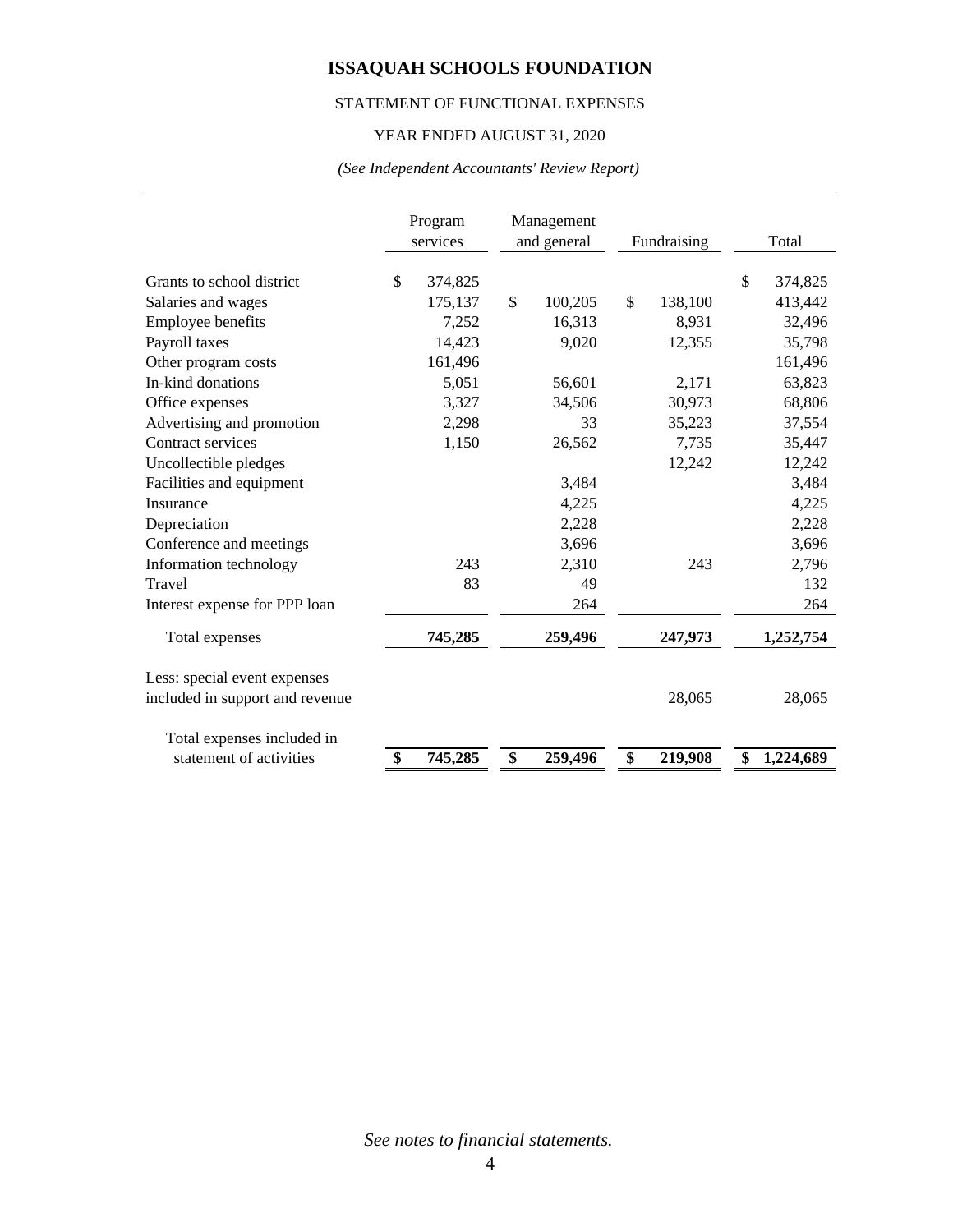## STATEMENT OF CASH FLOWS

## *(See Independent Accountants' Review Report)*

|                                                                    | Year ended<br>August 31,<br>2020 |
|--------------------------------------------------------------------|----------------------------------|
|                                                                    |                                  |
| Cash flows from operating activities:                              |                                  |
| Change in net assets                                               | \$<br>58,061                     |
| Adjustments to reconcile change in net assets                      |                                  |
| to net cash used in operating activities:                          |                                  |
| Realized and unrealized gains on investments<br>Donated securities | (108, 941)                       |
| Depreciation                                                       | (17, 887)<br>2,228               |
| Uncollectible pledges                                              | 12,242                           |
| Changes in assets and liabilities:                                 |                                  |
| Pledges receivable                                                 | 19,268                           |
| Prepaid expenses                                                   | (7,064)                          |
| Other current assets                                               | 3,908                            |
| Accounts payable and accrued expenses                              | (13,880)                         |
| Grants payable                                                     | (132, 118)                       |
| Net cash used in operating activities                              | (184, 183)                       |
| Cash flows from investing activities:                              |                                  |
| Purchases of investments                                           | (27, 426)                        |
| Proceeds from sale of investments                                  | 17,947                           |
| Net cash used in investing activities                              | (9, 479)                         |
| Cash flows from financing activities:                              |                                  |
| Proceeds from note payable                                         | 94,522                           |
| Net cash provided by financing activities                          | 94,522                           |
| Net change in cash and cash equivalents                            | (99, 140)                        |
| Cash and cash equivalents, beginning of year                       | 441,833                          |
| Cash and cash equivalents, end of year                             | \$<br>342,693                    |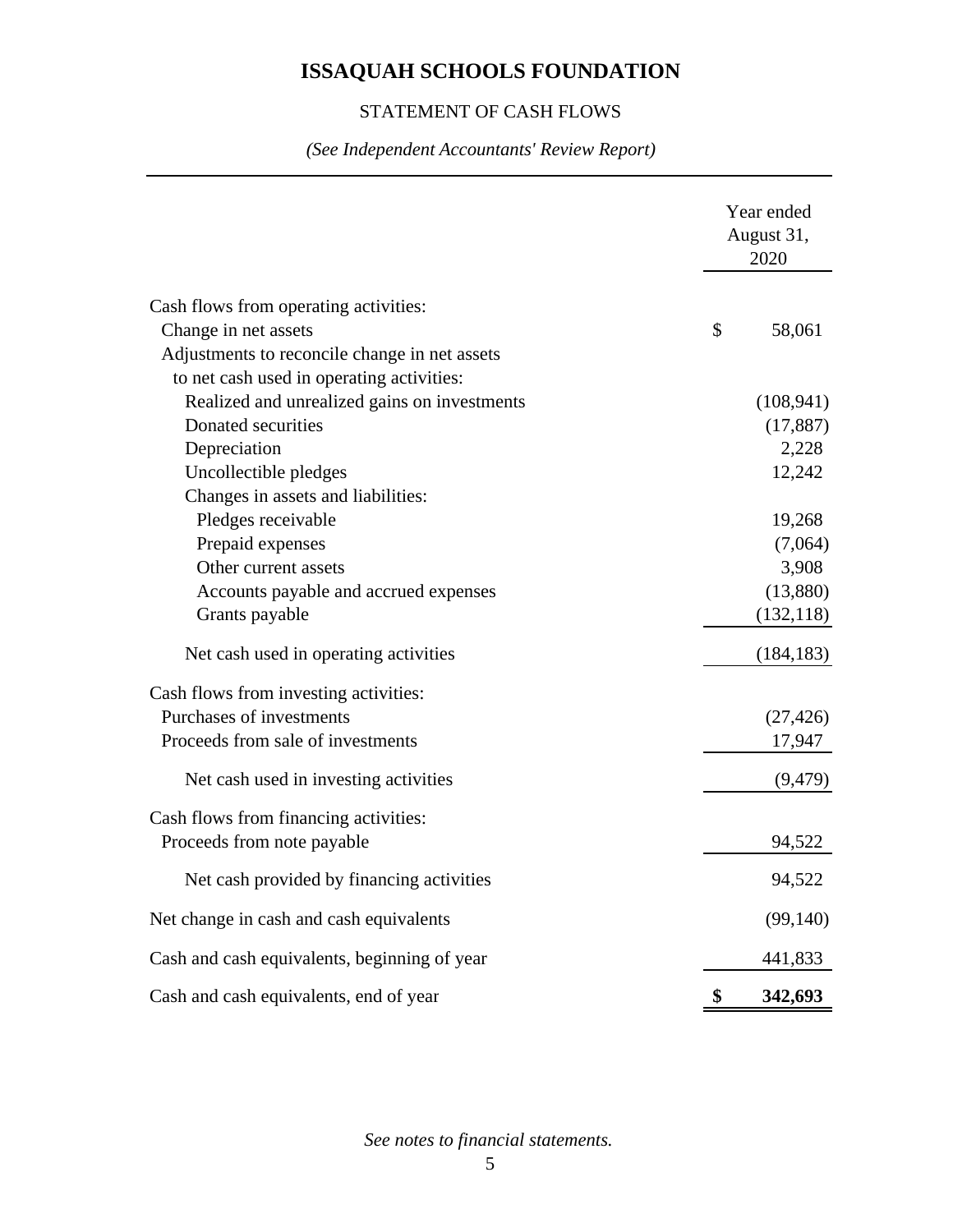## NOTES TO FINANCIAL STATEMENTS

*(See Independent Accountants' Review Report)* 

#### 1. Organization:

The Issaquah Schools Foundation (the Foundation) is a Washington nonprofit corporation organized in 1987 to drive resources to help all students achieve the promise of their academic potential.

The Foundation strives to be the unifying organization that enables the Issaquah School District (the District) to provide access to exceptional opportunities district-wide that ignite learning, improve educational outcomes, and prepare all students to be confident, competent, and engaged citizens. The Foundation is funded through individuals, parents, and other organizations in the Issaquah community.

The Foundation's primary program services include:

Cultural Bridges is a family engagement program that serves as a bridge of communication between the Issaquah School District and parents who are culturally and/or linguistically diverse.

The Artistic Support program funds art education programs throughout the Issaquah School District. Each year, the program works with Parents Teacher Student Associations to provide instruction for volunteer art docents in each elementary school.

The Dedicated Fine Arts Fund supports vocal, drama, band, orchestra, and visual arts programs at the secondary level that plays an essential role in a well-rounded education.

Classroom Enrichment and Kateri Brow grants provide teachers with funding for projects that enrich education, fill unmet needs, and serve as incubators for innovation.

After-School Homework helps provide one-to-one assistance from teachers at After-School Homework Labs.

Feeding Student Success offers free breakfasts, snacks, and lunches to elementary and middle school students to help them be ready to learn.

Basic Student Needs gives families that need financial support free backpacks filled with school supplies to help kids go back to school with confidence.

STEM provides high school students the opportunity to purchase equipment and attend competitions as part of their math, biology, rocketry, and engineering clubs.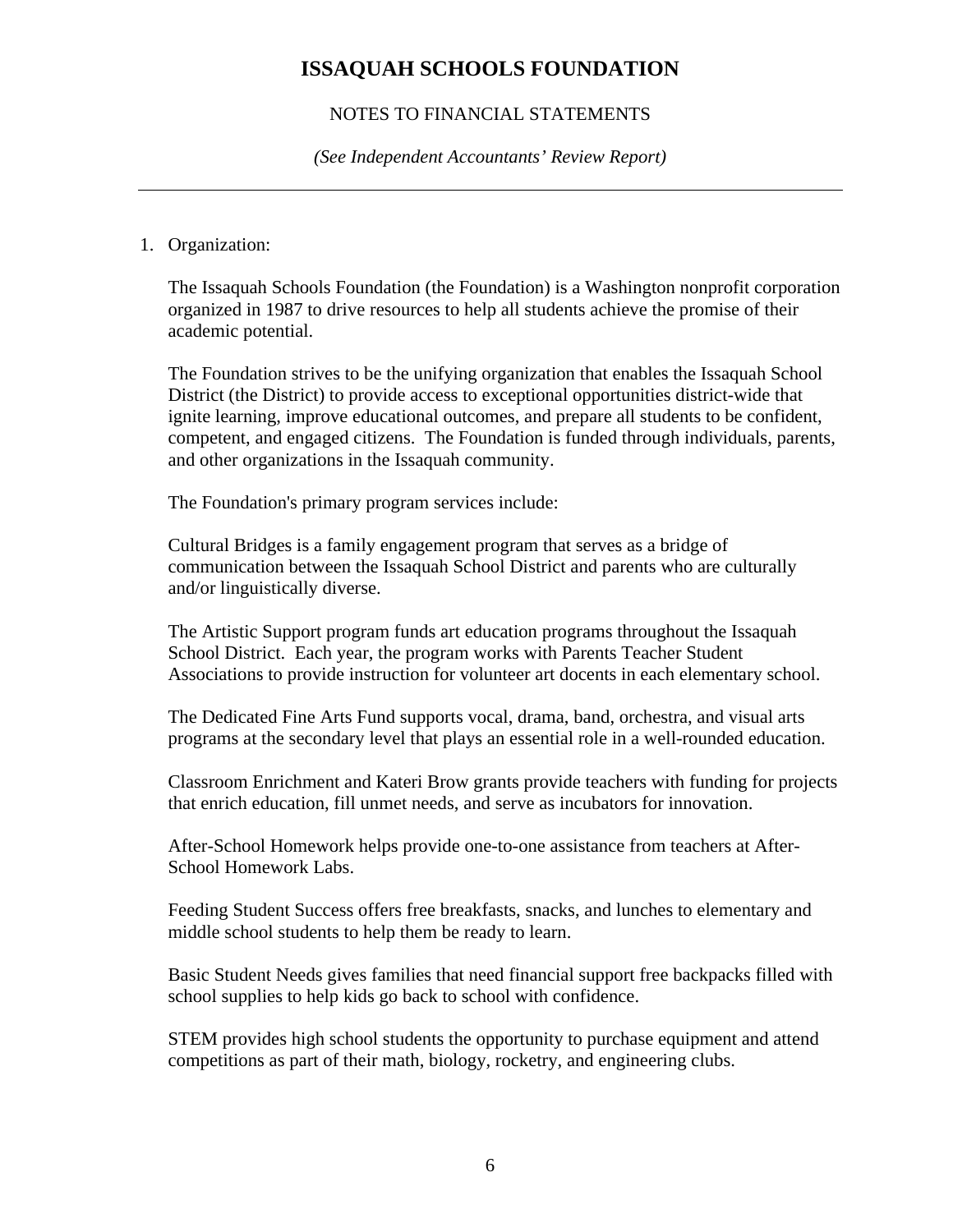#### NOTES TO FINANCIAL STATEMENTS (CONTINUED)

*(See Independent Accountants' Review Report)* 

2. Summary of significant accounting policies:

Basis of presentation:

The accompanying financial statements have been prepared on the accrual basis of accounting and in accordance with accounting principles generally accepted in the United States of America (U.S. GAAP).

Net assets and revenue recognition:

Net assets, revenues, expenses, gains and losses are classified based on the existence or absence of donor-imposed restrictions. Accordingly, the net assets of the Foundation and changes therein are classified and reported as follows:

*Net Assets Without Donor Restrictions* – Net assets that are not subject to donorimposed stipulations. The Foundation has two categories: undesignated and board-designated. Undesignated consists of assets, liabilities, revenues, and expenses available for current programs and administration. Board-designated consists of net assets set aside by the Board of Trustees (the Board) for specific purposes.

*Net Assets With Donor Restrictions* – Net assets subject to donor-imposed stipulations, and grantors. Some donor restrictions are temporary in nature, such as those that will be met by the passage of time or other events specified by the donor. Other donor restrictions are perpetual in nature, where the donor stipulates that resources be maintained in perpetuity. The Foundation had no donor restrictions that were perpetual in nature at August 31, 2020.

Revenues are reported as increases in net assets without donor restrictions unless use of the related assets are limited by donor-imposed restrictions. Expenses are reported as decreases in net assets without donor restrictions. Expiration of net assets with donor restrictions (i.e. the donor-stipulated purpose has been fulfilled and/or the stipulated time period has lapsed) are reported as reclassifications between the applicable classes of net assets.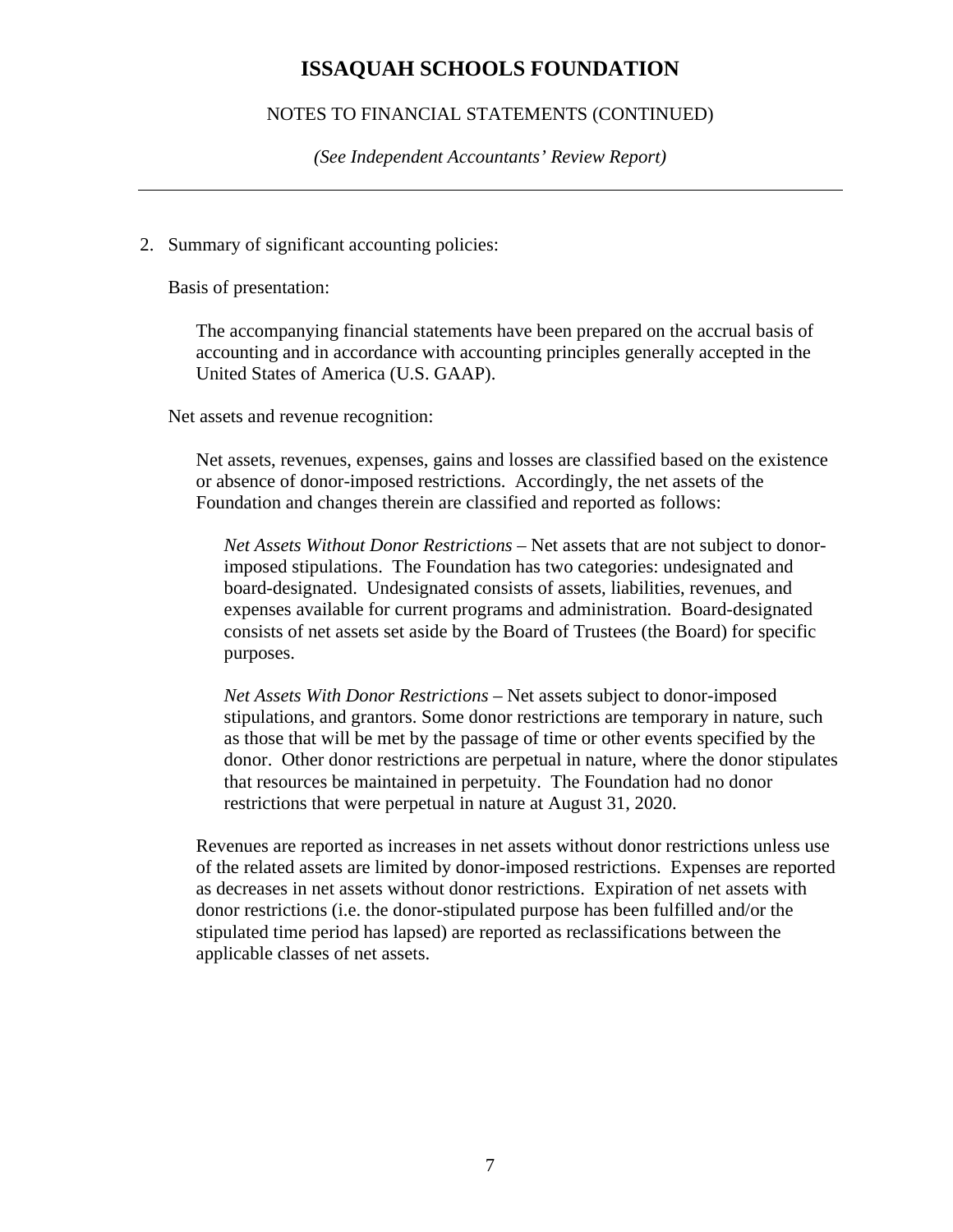#### NOTES TO FINANCIAL STATEMENTS (CONTINUED)

*(See Independent Accountants' Review Report)* 

2. Summary of significant accounting policies (continued):

Net assets and revenue recognition (continued):

Gains and losses on investments and other assets or liabilities are reported as increases or decreases in net assets without donor restrictions unless their use is restricted by explicit donor stipulation or by law.

Revenue is recognized when the grant requirements are met and collectability is reasonably assured. Contributions are recorded at fair value as cash or receivables and as support and revenue in the period received, in accordance with donor-imposed restrictions.

Donated goods and services:

Donated materials are reported as contributions in the accompanying financial statements at their estimated fair value at the date of receipt. Donated services are recognized as contributions if the services (a) create or enhance nonfinancial assets, or (b) require specialized skills, are performed by people with those skills, and would otherwise be purchased by the Foundation.

Members of the Foundation's Board and numerous other individuals provide substantial amount of volunteer time and some materials of indeterminable value in support of the Foundation's events and programs. These donations do not meet the accounting rules for recognition in the financial statements.

Cash and cash equivalents:

Cash and cash equivalents consist principally of cash held in checking accounts and the Foundation's money market accounts. Cash included with investment accounts are grouped with investments. Cash balances may exceed federally insured limits.

#### Receivables:

Pledges receivable that are expected to be collected within one year are recorded as current assets at net realizable value. Pledges receivable that are expected to be collected over a period longer than one year are recorded as non-current assets at fair value, and fair value is measured as the present value of their future cash flows. No present value discount on long-term pledges receivable has been recorded as management believes the discount is immaterial to the financial statements as a whole. Conditional promises to give are not included as support until the conditions are substantially met.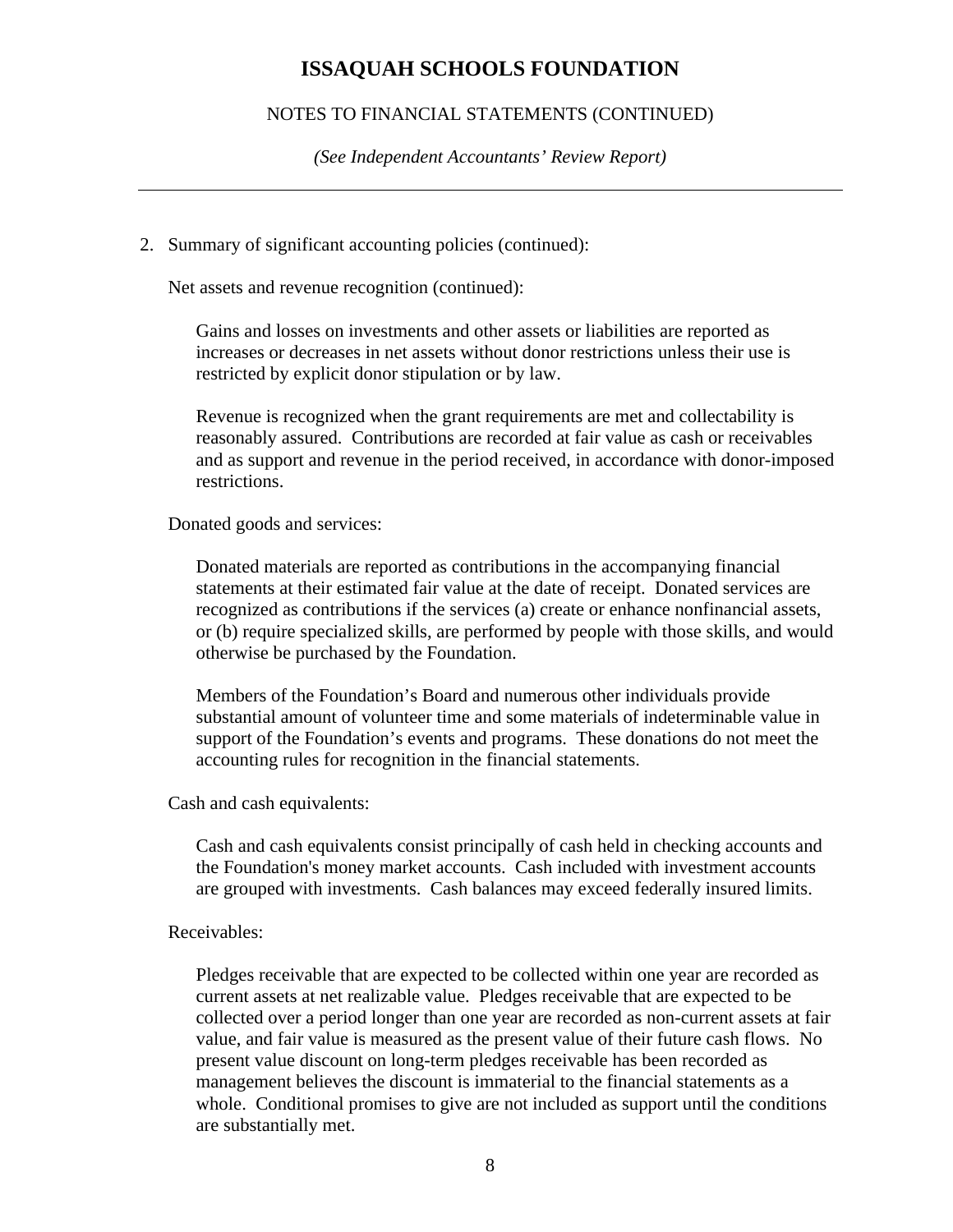#### NOTES TO FINANCIAL STATEMENTS (CONTINUED)

*(See Independent Accountants' Review Report)* 

2. Summary of significant accounting policies (continued):

Receivables (continued):

Management reviews the collectability of receivables on a periodic basis, determines the amount estimated to be uncollectible, and establishes an allowance. The Foundation charges off receivables against the allowance when management determines that a receivable is not collectible.

Investments and fair value measurements:

Investments consist of various mutual funds. Investments are reported at their fair value using Level 1 inputs (based on quoted prices in active markets for identical assets) in the statement of financial position. Fair value is the price that would be received to sell an asset or paid to transfer a liability in an orderly transaction between market participants at the measurement date. There have been no changes in valuation techniques used during the year ended August 31, 2020.

Purchases and sales of securities are recorded on a trade-date basis. Realized gains and losses are recorded as the difference between historical cost and fair value when an investment is sold. Unrealized gains and losses are recorded as the change in the fair value of investments. Investment income, which includes interest, dividends, and realized and unrealized gains and losses is recognized in the statement of activities.

Equipment:

Equipment is stated at cost for purchased assets or estimated fair value at the date of receipt for donated assets. Depreciation is provided using the straight-line method over the estimated useful lives of the assets of 5 years. The Foundation capitalizes purchases of equipment that cost over \$5,000.

Grants to the District:

Grants made to the District are reported as expenses in the year the grant commitments are made. Amounts awarded but not yet paid are reported as grants payable on the statement of financial position.

#### Functional expenses:

The accompanying statement of functional expenses include all direct costs of each program or supporting service. Costs that benefit more than one activity are allocated based on an analysis of personnel time and space utilized for the related activities.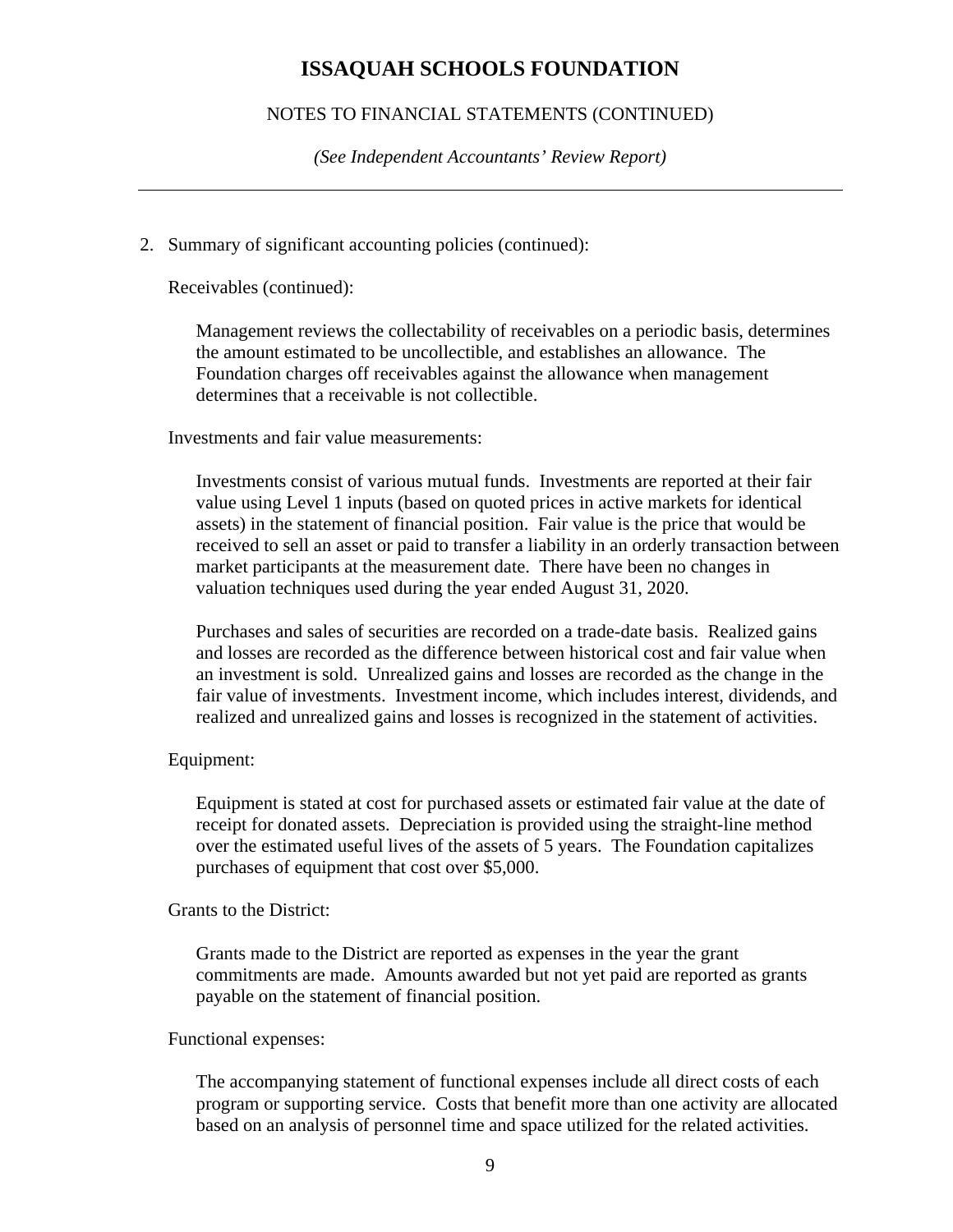#### NOTES TO FINANCIAL STATEMENTS (CONTINUED)

*(See Independent Accountants' Review Report)* 

2. Summary of significant accounting policies (continued):

Income taxes:

The Foundation is exempt from federal income taxes under Section  $501(c)(3)$  of the Internal Revenue Code (IRC). In addition, the Foundation has been determined by the Internal Revenue Service not to be a private foundation within the meaning of Section 509(a) of the IRC. The Foundation evaluates its uncertain tax positions and a loss contingency is recognized when it is more likely than not that a liability has been incurred by the Foundation and the amount can be reasonably estimated.

Advertising and promotion:

The Foundation expenses the costs of advertising and promotion as incurred. Advertising and promotion expense was \$37,554 for the year ended August 31, 2020.

Use of estimates:

The preparation of financial statements in conformity with U.S. GAAP requires management to make estimates and assumptions that affect the amounts reported in the financial statements and related disclosures. Actual results could differ from those estimates.

Subsequent events:

The Foundation has evaluated subsequent events through January 28, 2021, the date which the financial statements were available to be issued.

In March 2020, the World Health Organization declared the outbreak of a novel coronavirus (COVID-19) as a pandemic, which continues to spread throughout the United States (US). The immediate impact on the US and international economies has been significant. There is significant uncertainty regarding the breadth and duration of the business disruptions related to COVID-19, as well as the impact on the US and global economies. The potential impact on the Foundation will depend on future developments that are highly uncertain and cannot be reasonably estimated at this time. While uncertain, the Foundation expects these matters to negatively affect the Foundation and its results for the year ended August 31, 2021.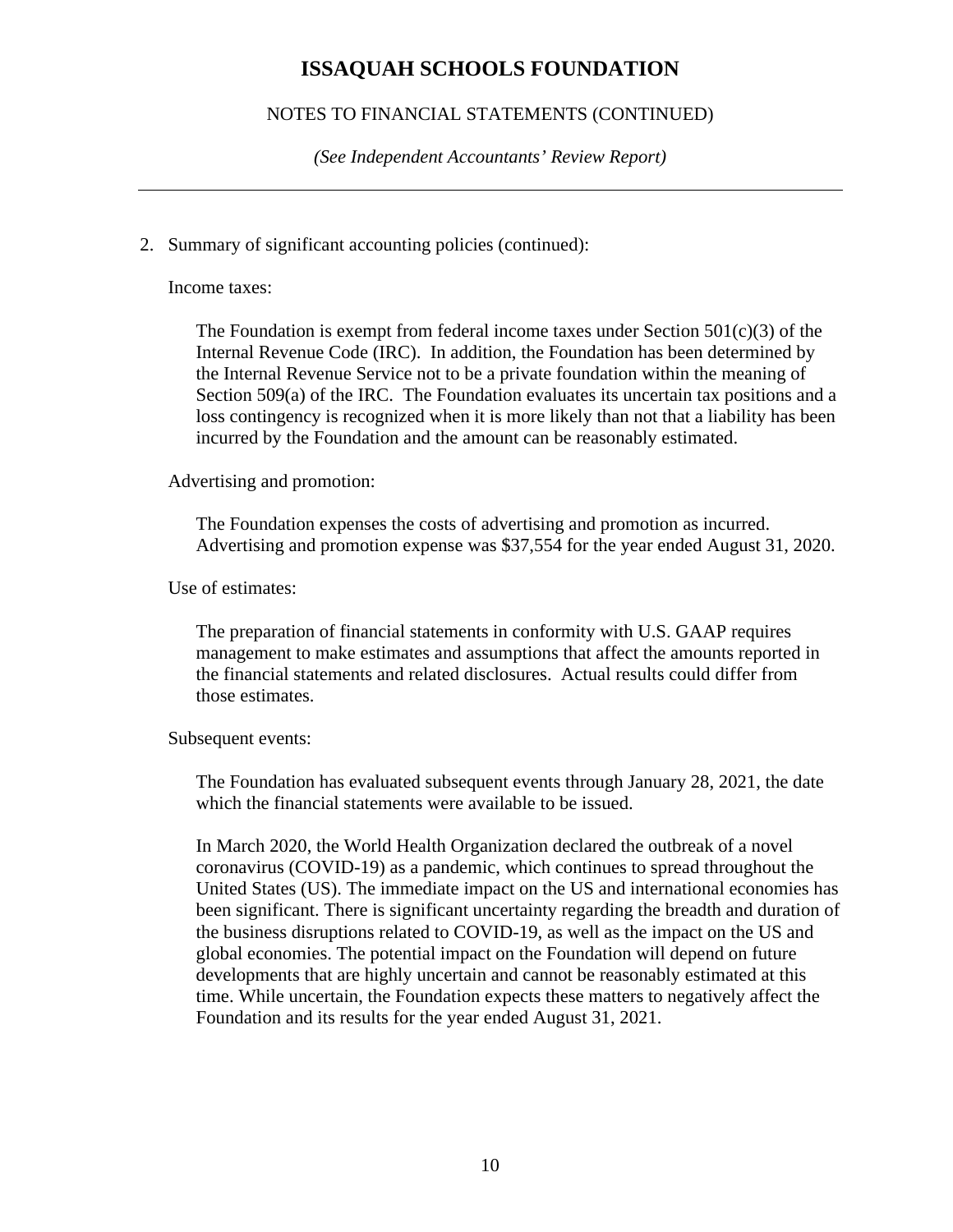#### NOTES TO FINANCIAL STATEMENTS (CONTINUED)

*(See Independent Accountants' Review Report)* 

#### 3. Liquidity and availability:

The Foundation regularly monitors liquidity required to meet its operating needs and other contractual commitments, while also striving to maximize the investment of its available funds. Financial assets in excess of daily cash requirements are invested in money market funds. In addition, the Foundation Board of Trustees will contribute between 2-10% of total revenue annually to an endowment fund providing there is an excess of revenue over expenses. The purpose of the Issaquah Schools Foundation Endowment is to create a financial resource in perpetuity that will support the mission of the Foundation and provide the Foundation with a funding source to protect against economic fluctuations to provide funds for both ongoing and new programs.

The following table reflects the Foundation's financial assets as of August 31, 2020, reduced by amounts that are not available to meet general expenditures within one year of statement of financial position date because of contractual restrictions. The Foundation has board-designated funds in reserve, which totaled \$1,293,364 for the year ended August 31, 2020. In the event the need arises to utilize the board-designated funds for liquidity purposes, the reserves could be drawn upon through board resolution.

| Financial assets:                                                                         |   |            |
|-------------------------------------------------------------------------------------------|---|------------|
| Cash and cash equivalents                                                                 | S | 342,693    |
| Current portion of pledges receivable, net                                                |   | 75,407     |
| Total financial assets                                                                    |   | 418,100    |
| Donor restricted funds                                                                    |   | (119, 945) |
| Financial assets available to meet cash needs<br>for general expenditures within one year |   | 298,155    |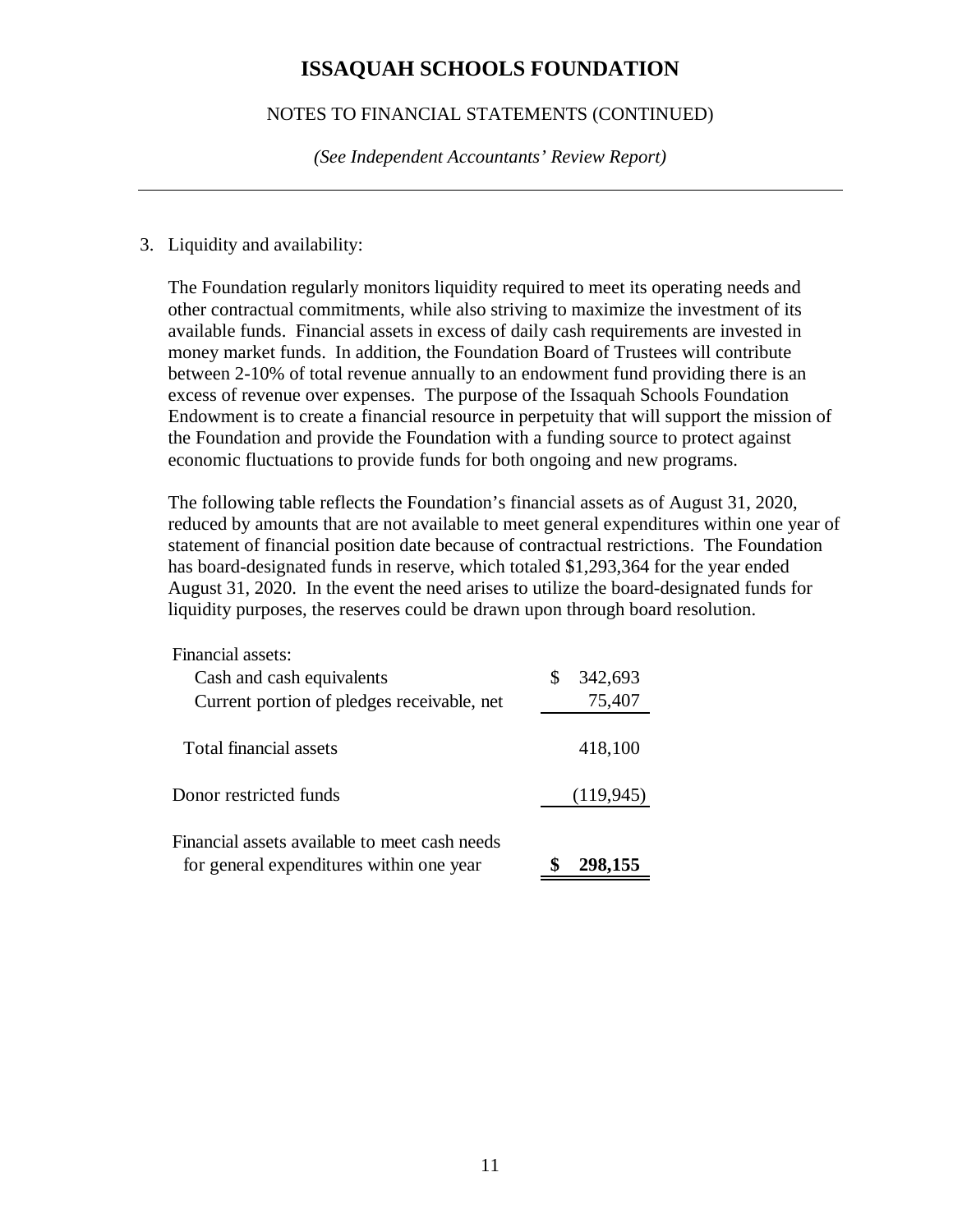#### NOTES TO FINANCIAL STATEMENTS (CONTINUED)

*(See Independent Accountants' Review Report)* 

4. Pledges receivable:

Pledges receivable are summarized in the statement of financial position as follows as of August 31, 2020:

|                                      | 101,435            |
|--------------------------------------|--------------------|
| Less allowance for doubtful accounts | 103,252<br>(1,817) |
| Receivable thereafter                | 11,000             |
| Receivable in one to five years      | 15,028             |
| Receivable in less than one year     | 77,224             |

These amounts are recorded in the statement of financial position as follows as of August 31, 2020:

|                                         |     | \$101,435 |
|-----------------------------------------|-----|-----------|
| Long-term portion of pledges receivable |     | 26,028    |
| Current portion of pledges receivable   | -SS | 75,407    |

5. Notes payable:

 In April 2020, the Foundation received loan proceeds in the amount of \$94,522 through the U.S. Small Business Administration (SBA) under the Paycheck Protection Program (PPP). The loan bears interest at an annual rate of 1%. Loan payments are deferred to either (1) the date that the SBA remits the borrower's loan forgiveness amount to the lender or (2) if the borrower does not apply for loan forgiveness, 10 months after the end of the borrower's loan forgiveness covered period. If the application for forgiveness is not approved, the Foundation expects to make the first payment in April 2021. The payments will continue to be made over the eighteen-month term of the loan.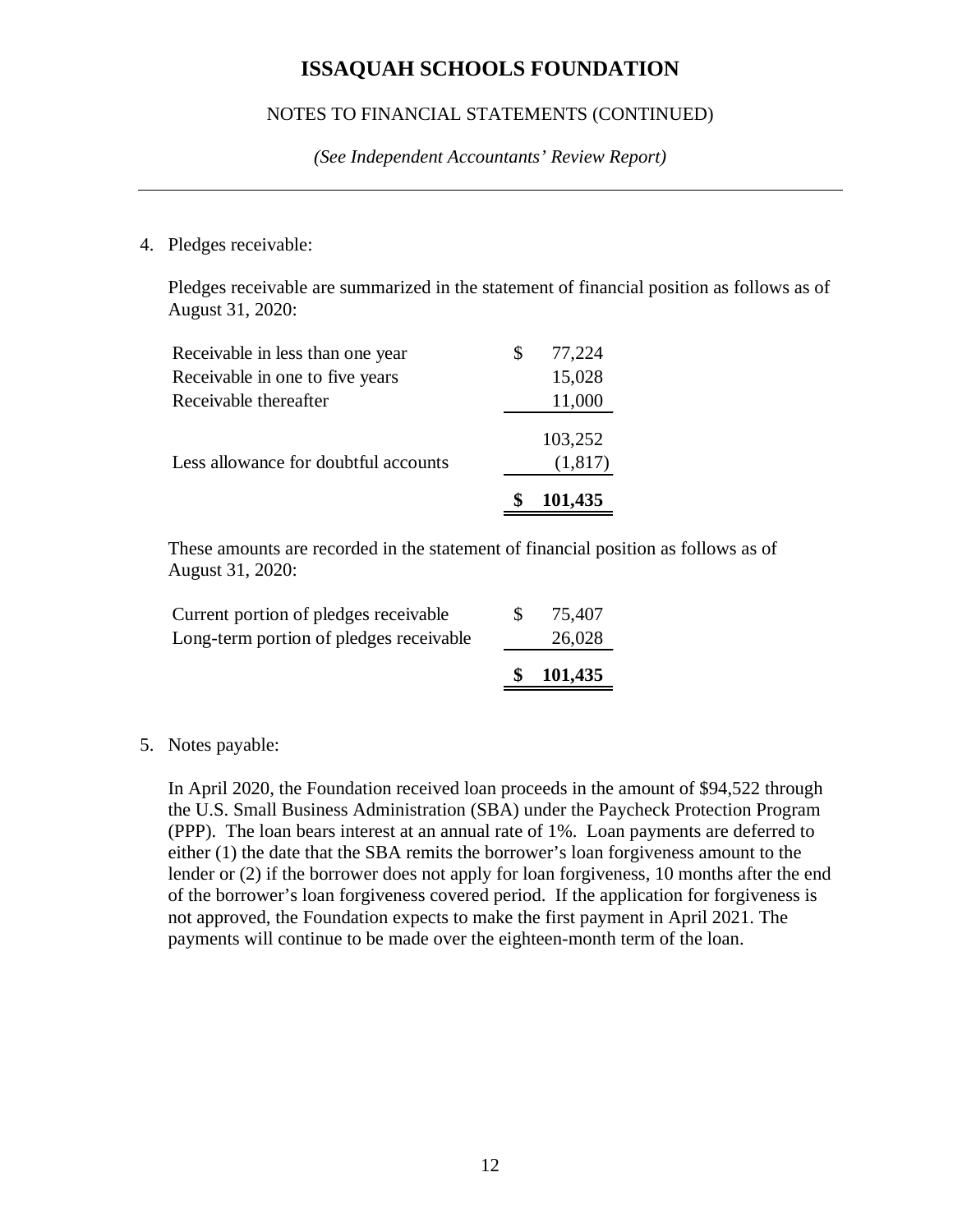#### NOTES TO FINANCIAL STATEMENTS (CONTINUED)

*(See Independent Accountants' Review Report)* 

6. In-kind contributions:

The District, a related party, provides certain goods and services to the Foundation for continued support of educational programs under an agreement that may be terminated by either party upon a 60-day written notice. For the year ended August 31, 2020, such items included rent-free office space and meeting rooms. The Foundation estimated that the value of this support was \$52,956. The rent and salary are included in in-kind contributions on the statement of activities. Donated salary is included with salaries and wages on the statement of functional expenses, while other in-kinds are included with inkind donations. For the year ended August 31, 2020, other in-kind donations totaled \$10,867.

7. Net assets without donor restrictions:

Net assets without donor restrictions are available for the following purposes for the year ended August 31, 2020:

| 1,293,364<br>Board-designated operating reserves |  |
|--------------------------------------------------|--|
| \$221,753<br>Undesignated                        |  |

Board-designated funds have been set aside by the Foundation's governing body and are available for specific purposes.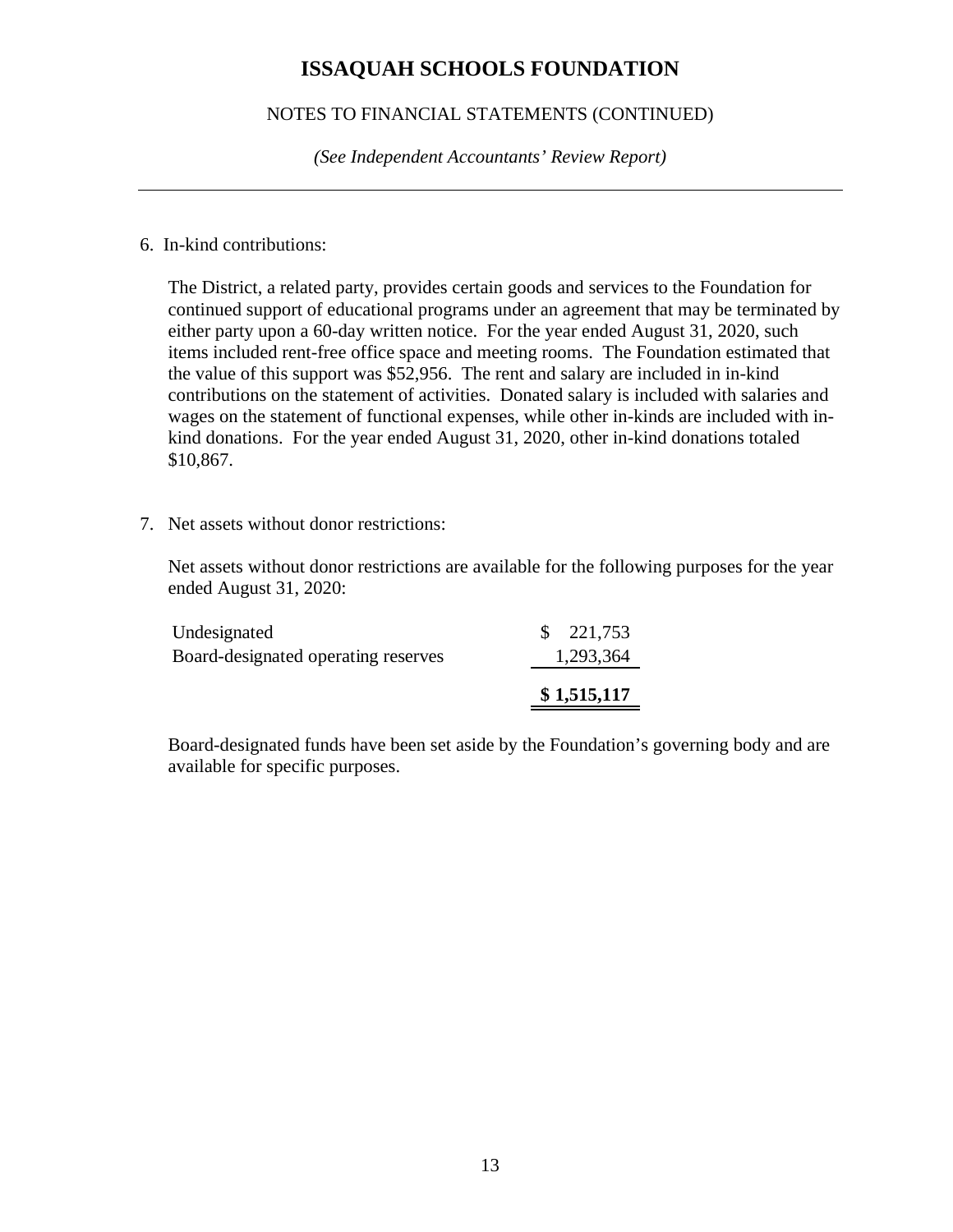## NOTES TO FINANCIAL STATEMENTS (CONTINUED)

*(See Independent Accountants' Review Report)* 

8. Net assets with donor restrictions:

Net assets with donor restrictions are restricted for the following purposes for the year ended August 31, 2020:

|                                               | 119,945      |
|-----------------------------------------------|--------------|
| Gibson                                        | 200          |
| Support for the Future                        | 1,500        |
| Academic Support                              | 2,020        |
| <b>Impact Scholarships</b>                    | 4,000        |
| Parentwiser                                   | 5,000        |
| <b>Family Engagement</b>                      | 6,500        |
| <b>Social Emotional Support</b>               | 10,000       |
| After School Assistance Program               | 10,000       |
| Satterberg Foundation                         | 15,928       |
| Dedicated Fine Arts                           | 16,000       |
| Nguyen Legacy Gift                            | 18,891       |
| <b>Feeding Student Success</b>                | \$<br>29,906 |
| Subject to expenditure for specified purpose: |              |
|                                               |              |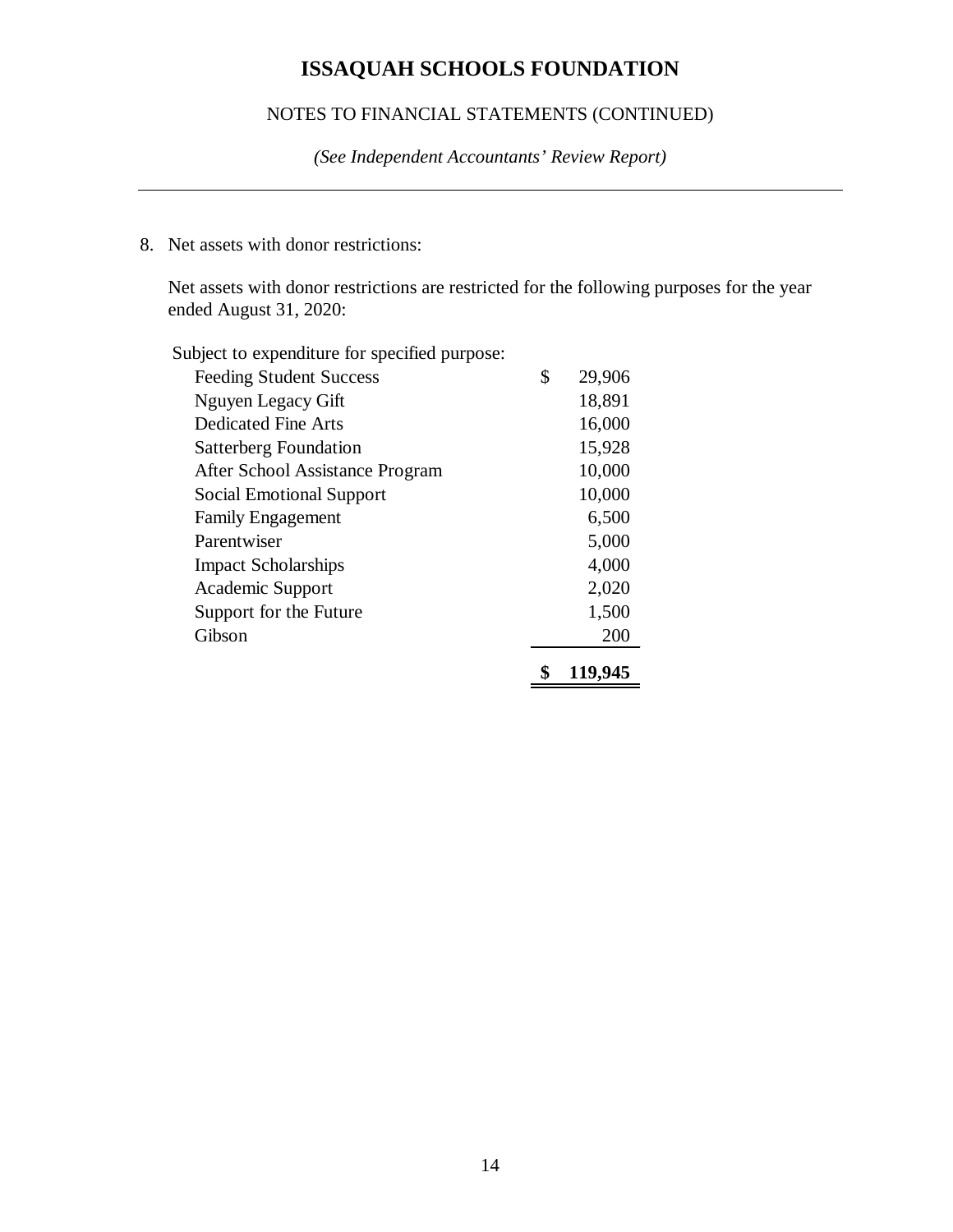#### NOTES TO FINANCIAL STATEMENTS (CONTINUED)

*(See Independent Accountants' Review Report)* 

#### 9. Endowment investments:

The Foundation's endowment consists of one fund designated by the Board to function as an endowment (quasi-endowment) established for the purpose of providing funding support in perpetuity for the operational costs of the Foundation or as determined by the Board. As required by U.S. GAAP, net assets associated with endowment funds, including quasi-endowments, are classified and reported based on the existence or absence of donor-imposed restrictions.

Interpretation of relevant law:

The Foundation operates in accordance with the Washington State Uniform Prudent Management of Institutional Funds Act (UPMIFA). The Foundation's Board has reviewed UPMIFA and, having considered its rights and obligations thereunder, has determined that it is desirable to preserve the quasi-endowment funds on a long-term basis. The endowment is managed by the Foundation's Finance Committee. The Finance Committee's primary responsibility with regard to the endowment is to monitor the allocation and execute the rebalancing of the investment funds in accordance with the Foundation's investment policy.

Changes to board-designated net assets for the year ended August 31, 2020 are as follows:

| Board-designated net assets, end of year       | \$1,293,364 |
|------------------------------------------------|-------------|
| Realized and unrealized gains                  | 108,942     |
| Interest and dividends                         | 27,365      |
| Board-designated net assets, beginning of year | \$1,157,057 |

Return objectives and risk parameters:

The Foundation has adopted investment and spending policies for endowment assets that attempt to provide a predictable stream of funding to programs supported by its endowment while seeking to maintain the purchasing power of the endowment assets. Under this policy, as approved by the Board, the first priority is to preserve the endowment's asset size to provide, at a minimum, the same level of support in real dollars to future generations.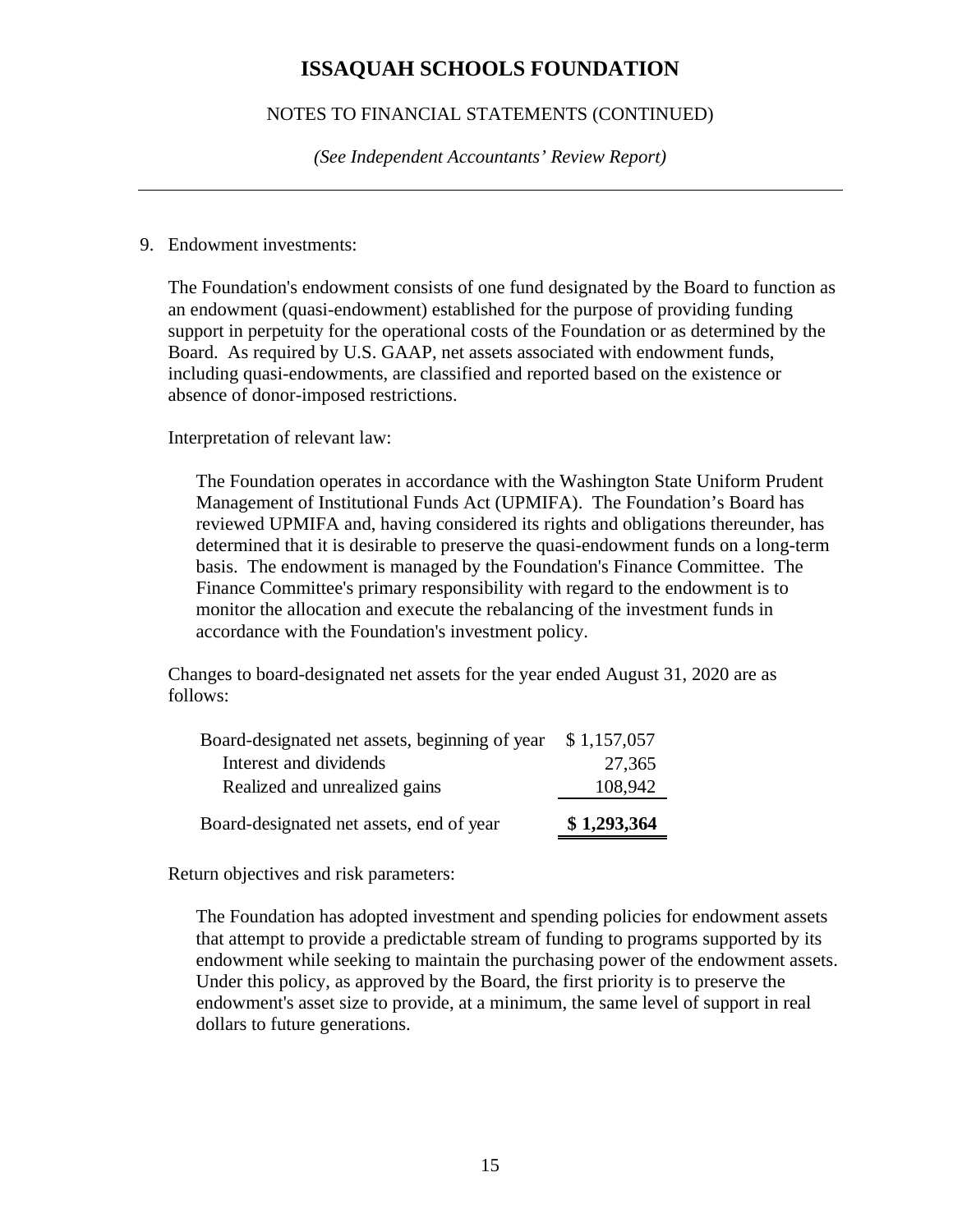#### NOTES TO FINANCIAL STATEMENTS (CONTINUED)

*(See Independent Accountants' Review Report)* 

9. Endowment investments (continued):

Return objectives and risk parameters (continued):

The secondary long-term goal is to modestly grow the asset size of the investment portfolio by realizing a real rate of return after any administrative and management expenses.

Strategies employed for achieving objectives:

The Foundation's investment philosophy is based on a total return concept, which includes the sum of dividend and interest income, along with any realized or unrealized capital appreciation or loss after all transaction costs. The Finance Committee will periodically review the appropriate investment goal for the annual total return of assets.

The endowment generally will have sufficient marketability to be readily liquidated in the open market. The endowment will hold well-diversified mutual funds or exchange traded funds. Individual securities will not be purchased and any individual securities donated will be liquidated and invested according to the investment policy. The funds shall be invested at the discretion of the Finance Committee subject to the following:

- The Foundation's investment objective is to realize capital appreciation consistent with safety of principal. Philosophically, the Board believes longterm results will be determined largely by asset mix.
- Investments in fixed income may consist of investment grade securities and may include preferred stock funds. A minimum of 80% of the fixed income portfolio will be rated "A" or better by Moody's and/or Standard and Poor's. A maximum of 5% of endowment fund assets may include less than investment grade bond funds.

Spending policy and how the investment objectives relate to spending policy:

The Foundation has a policy of appropriating for distribution each year market value based on the average of the last three fiscal year-end market values of the endowment fund assets preceding each year's distributions. It is recommended that at such time distributions are made, no more than 5% of this three-year average value is ever distributed in any given year as to help ensure the long-term viability of the entire fund.